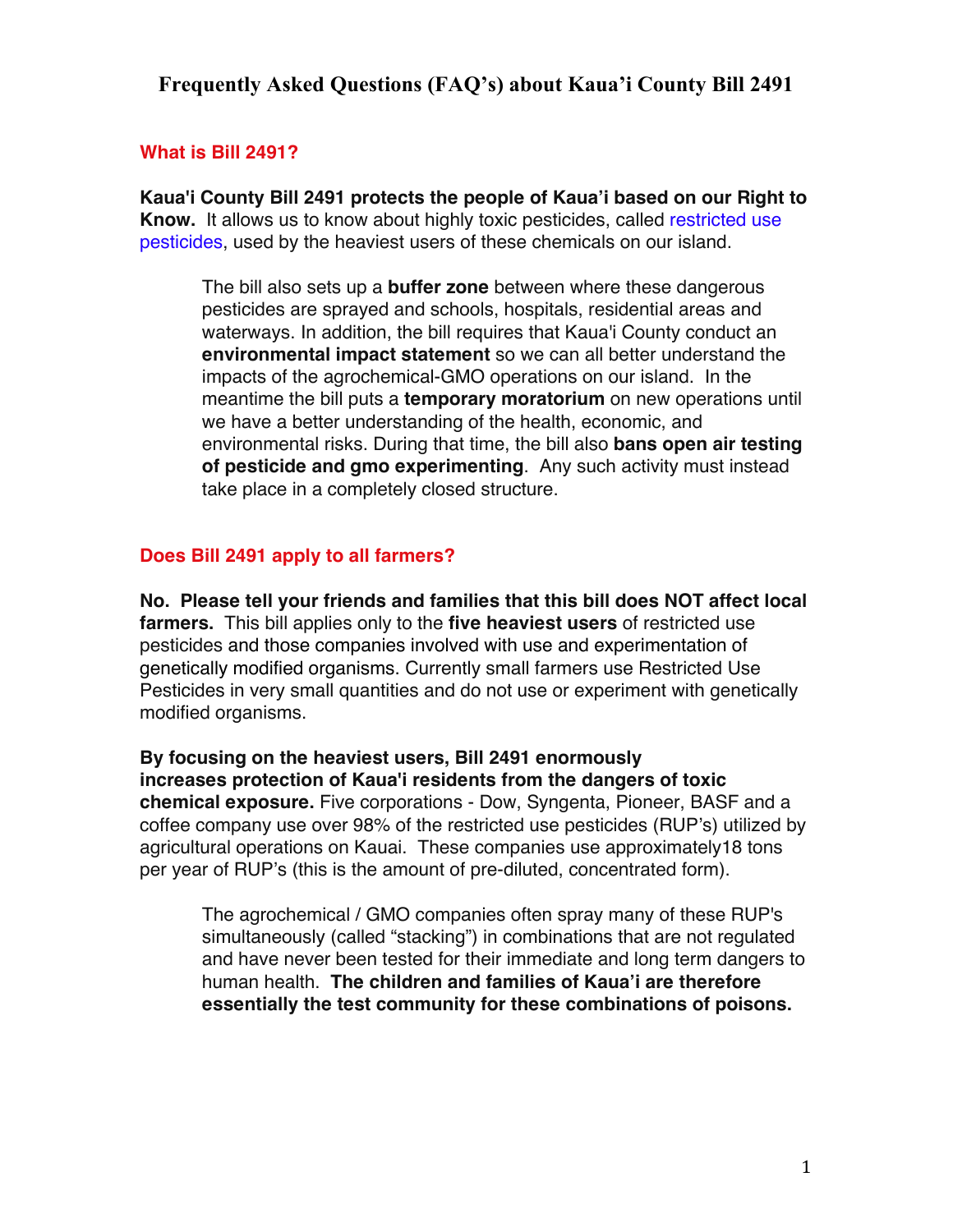#### **Will this bill affect garden nurseries, golf courses, landscapers and others who use small amounts of restricted use pesticides?**

**No. Bill 2491 DOES NOT apply to nurseries, golf courses, landscapers and other agricultural users of restricted use pesticides.** That is because their use of restricted use pesticides is so small in comparison to the heaviest users of these chemicals – Dow, Syngenta, Pioneer, BASF, and a coffee farm.

### **Why is Bill 2491 important?**

**We need the Right to Know about restricted use pesticides to protect the health of our children and families.** Doctors need to know when, where and what is being sprayed so that they can treat their patients more effectively. Farmers need to know to protect their crops from drift. Workers need to know more about the chemicals they handle. Everyone on our island has the Right to Know what chemicals they are being subjected to.

**There are no laws yet that give the people of Kaua'i the right to know which RUPs are being used, where and in what amounts.** No studies have been conducted on the cumulative impacts on Kaua'i. We lack the necessary information to even begin to investigate the health impacts of 18 tons of restricted use pesticides in our neighborhoods. A Right to Know allows us to begin to protect ourselves.

### **Who supports this bill?**

**Bill 2491 has tremendous voter support, as indicated by the greatest number of testimonies in strong support of this bill by Kaua'i residents in the history of the County Council.**

- **Moms, dads and and those with ohana and friends** living within the wind and cloud drift of GMO fields support this bill because it helps them to protect their children's and their own health.
- **Health care professionals** support this bill because it will help them deliver more effective patient care.
- **Farmers who grow produce for human consumption** (ie, food and other health-friendly crops) support this bill because their crops and land are protected from the unknown consequences of pesticide drift and experimental GMOs.
- **Teachers** support this bill because they have witnessed their students falling ill immediately after chemical application activities of these agrochemical / GMO companies.
- **Fishermen, surfers and ocean users** support this bill because the Right to Know helps them to protect their waters and fragile ecosystems.
- **Even visitors and tourists** support this bill because they care about this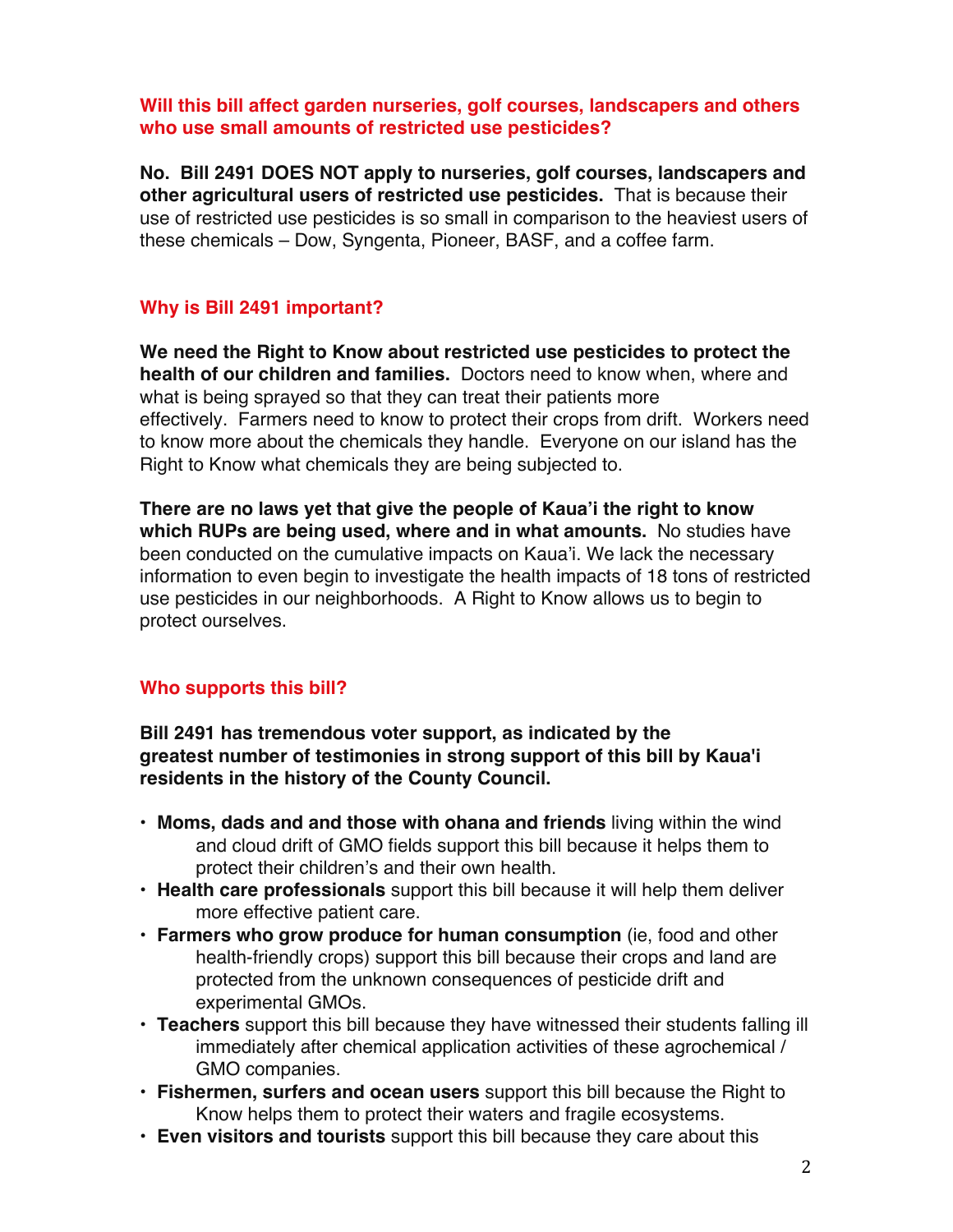island and its people.

• We should all support this bill. If you have the honor to call Kaua'i your home, **it is YOUR** *kuleana* **to protect life and health** of our future generations, our land, and our water.

## **Is this bill good for the Kaua'i economy?**

### **Yes. Our island's reputation as a pure, untouched Garden Island is our greatest asset. Our treasure and greatest job generator is at risk.**

Kaua'i hosted over 1 million visitors in 2011 (7 million visitors statewide), and this number increases each year. Total visitor spending statewide reached \$12.581 billion in 2011. Tourism contributed \$1.06 billion to total state tax revenue in 2010. Our visitor industry is the biggest generator of jobs, over 145,000 statewide in 2010 – more than 17.4% of total employment.

As our island and Hawaii becomes known as a ground zero for seed corn experiments and the massive pesticide use associated with test activities, **our key economic industry and generator of jobs is at risk**.

Our visitors want to come to a place where the *`aina* is healthy and the spirit of *aloha*, of caring for one another, is truly strong. They do not want to come to a pesticide island that is making people sick.

To elevate people's lives, we need safe, well paying jobs where our people can advance. We need farming and agriculture that uses sustainable practices that are not chemical dependent. In this way, we build an economy that creates profits from life giving, aloha-based values.

Passage of Bill 2491 may create MORE jobs because the companies will need to construct and maintain enclosures to contain their experimental and GMO pesticide uses, and will need to put up warning signs for the community before each spray cycle

#### **Do the agrochemical / GMO companies provide many jobs on our island?**

**Even by the industry's own numbers, they provide only 400 full time equivalent jobs and 250 seasonal worker jobs, or 2% of jobs on Kauai.** Many of the jobs are part time, contract work that makes use of seasonal low wage workers that come for a few months from the mainland. Some of the workers are hired as "human scarecrows" to manually chase birds and wildlife away from the agrochemical fields. These are not high quality jobs, and our *ohana* and workers deserve better alternatives and life opportunities. Most of the highest paying and well-paying jobs go to those who come from the mainland.

The GMO companies have not been willing to provide a breakdown of their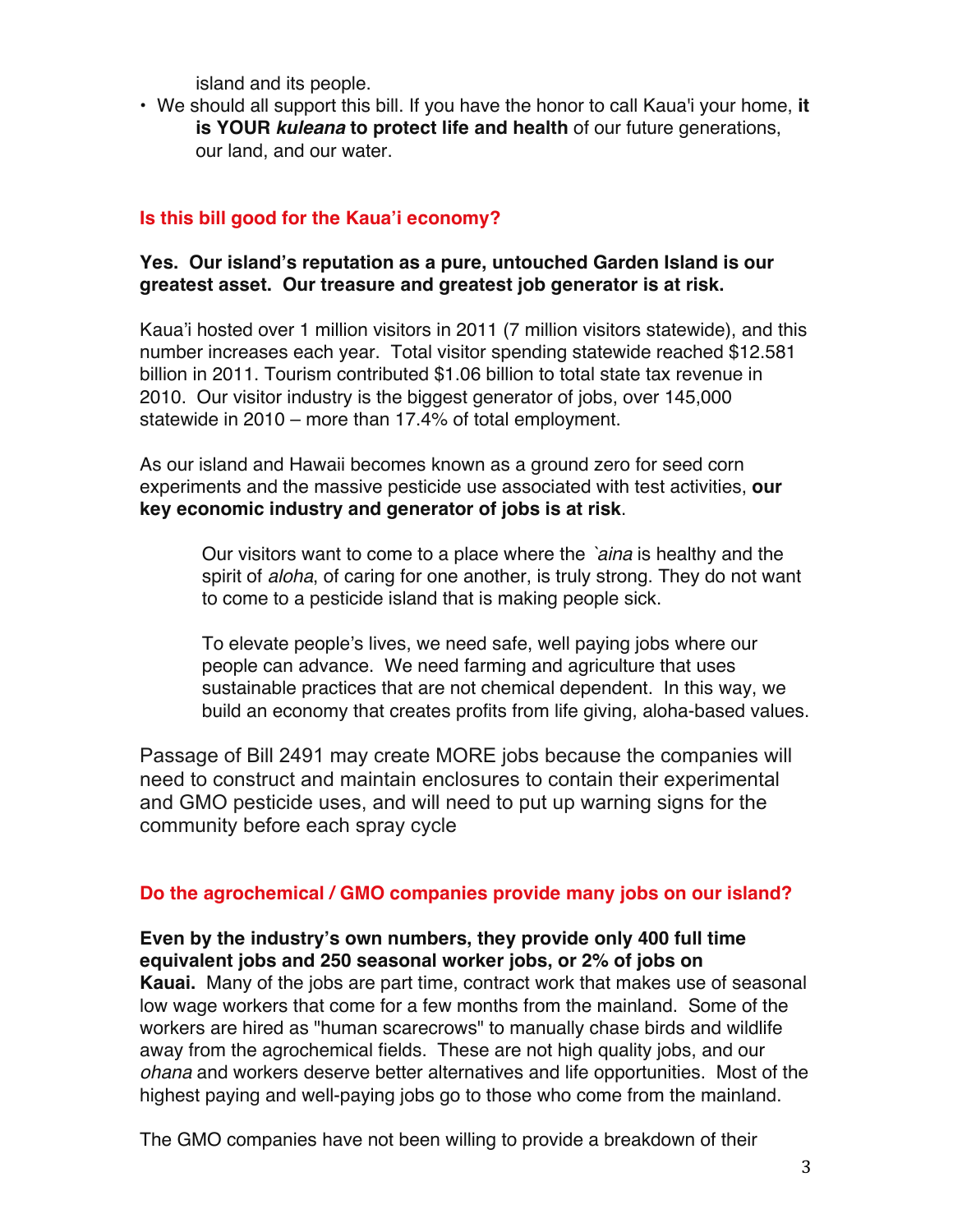employment figures based on pay scale and job terms. They consider their numbers proprietary and not for the public to see.

### **Will all the workers really lose those jobs if this bill passes?**

**Not likely, but that depends on the companies themselves -- How much monetary profit do they want, and how many workers' lives are they willing to sacrifice to make that profit?** The cost of doing business on Kaua'i includes the cost of being accountable and transparent to our island's people.

The agrochemical companies will incur little disclosure cost under Bill 2491. The companies already need to keep internal records on pesticide application activity. Bill 2491 requires that they make this information readily accessible to the public. There is no reason from a financial standpoint for the agrochemical companies to tell all of their employees that they will be fired if Bill 2491 is passed. If workers lose their jobs it is because the agrochemical companies considered that profits at any cost were more important.

**Supporters of the bill care very much about the workers and their families.** This bill will help to protect worker's health, as with all families on Kaua'i. Its disclosure provisions achieve better worker protections than the low level regulations of the EPA. There are currently several projects that are trying to find ways to give farm workers and current agrochemical employees safer, more sustainable alternatives to agrochemical field work on our land.

### **Do workers really oppose the bill, or are many being told to do so by their employers?**

#### **Testifiers who work for the agrochemical companies have been told by their employers that they would lose their jobs if Bill 2491 passed.**

Creating worker fear and threats like these are a cruel way to make employees, our *ohana* and friends, do the fighting for corporate activities on our island that endanger life, health and our collective future.

Workers were paid, transported, and required by the agrochemical companies to show up at the County Council first hearing of the bill, to read testimonies for the agrochemical companies. But workers are speaking with friends and family now, and they are learning more about the benefits of Bill 2491 for them and their families.

#### **What is the cost of disclosure to these companies?**

**Disclosure of already-collected information is not a significant cost to a multibillion-dollar industry.** There is no reason from a financial standpoint for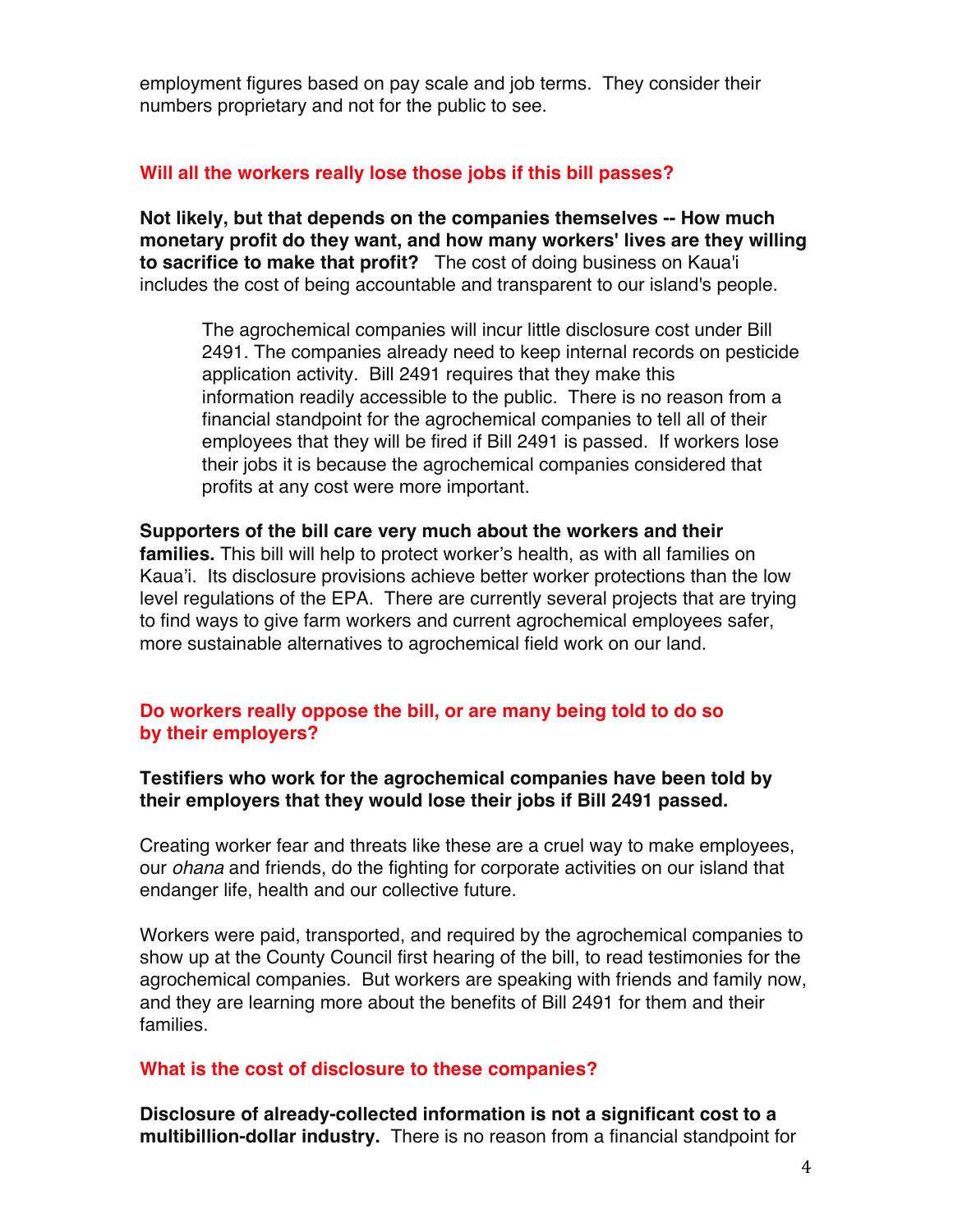the agrochemical companies to tell all of their employees that they will be fired if Bill 2491 passes. If workers are fired, it is only because the agrochemical companies' decision makers considered that profits at any cost were more important than their workers lives.

**The companies already keep internal records on pesticide application activity.** Bill 2491 requires that they make this information readily accessible to the public. Our County leaders must require that disclosure is a cost of doing business on our island.

### **Do Restricted Use Pesticides (RUP's) really cause illness?**

### **Yes. There is more and more research being released that shows links between RUP's and health impacts.**

Atrazine, for example, is known to cause birth defects, cancer and reproductive issues. Lorsban is known to cause impaired brain and nervous system functions in children and fetuses, even in minute amounts. Some RUPs are shown to effect brain cancer, autism, and heart and liver problems. Children are at especially high risk of illness from pesticide exposure. For these reasons, many of the RUPs used on Kaua'i are banned in other countries.

There are also peer reviewed studies that show that between 1996- 2011, GMO activity accounted for an additional 404 million pounds of pesticides during that period. Much of that additional pesticide was used for testing activities, such as the agrochemical activities on Kaua'i.

# **Do the people of Kaua'i have the right to decide on this law?**

#### **Yes. The County Council is legally allowed to protect the people of Kaua'i.**

Bill 2491 has been reviewed by many attorneys at the state and national level who concluded that there is nothing in the law that prevents Kaua'i from deciding how we want to protect the `aina, our children and communities.

#### **Additionally, our State Constitution requires that the State and counties:**

*"shall provide for the protection and promotion of the public health"* and

*"shall have the power to promote and maintain a healthful environment"* and

*"shall conserve and protect Hawaii's natural beauty and all natural resources, including land, water, air, minerals, and energy sources, and shall promote the*